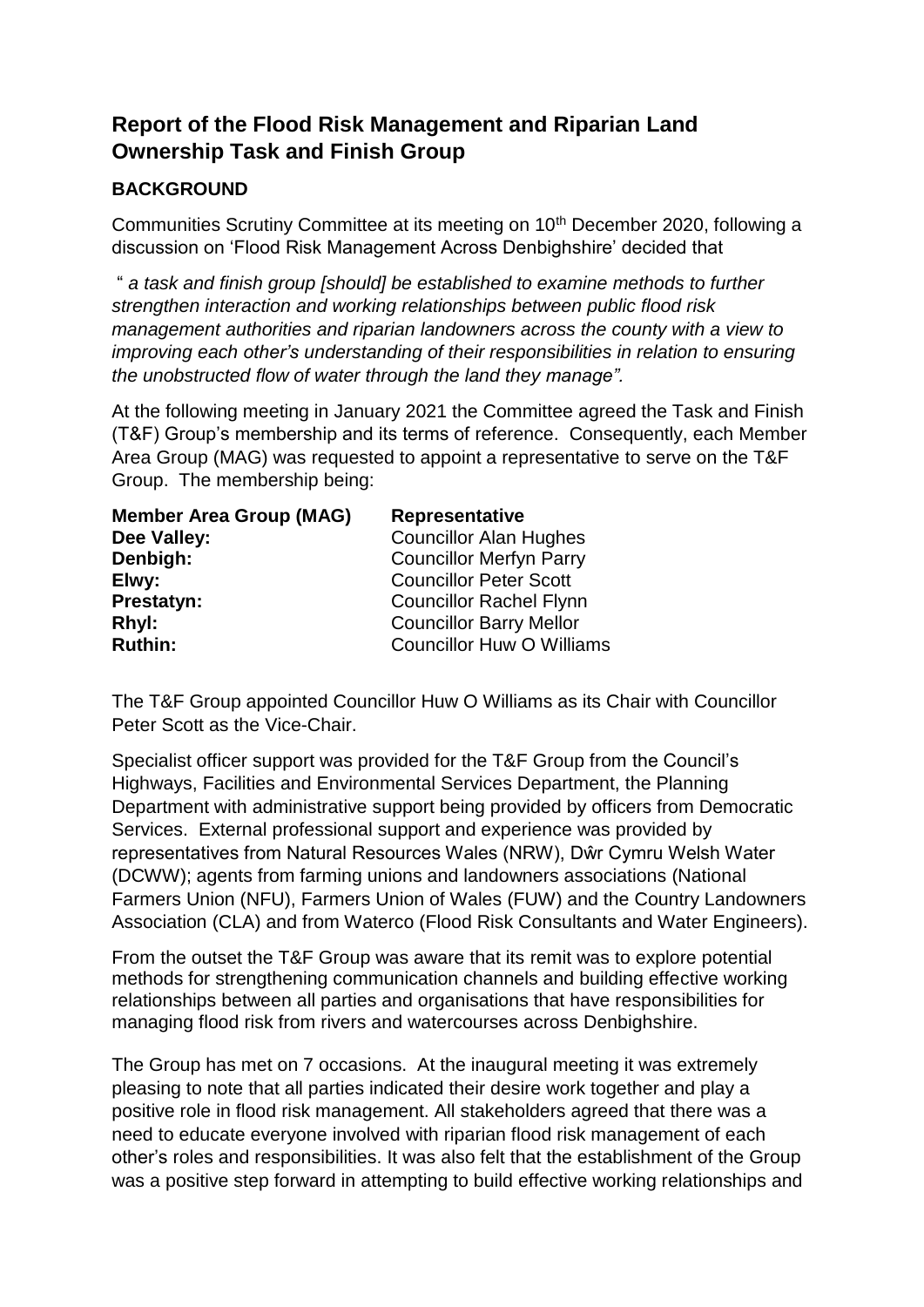a mutual level of trust between all parties who may have traditionally been involved in a culture of blame.

## **FINDINGS**

DCC and NRW are flood risk management authorities defined by the Flood and Water Management Act 2010.

NRW are responsible for risk management relating to flooding of main rivers whilst DCC manage the risk of flooding to other (lesser) watercourses – smaller rivers, ditches, drains, sewers and culverts etc.

Key topics discussed at the meetings included:

#### **NRW's regulations, policies and guidance on the dredging and clearance of rivers and watercourses**.

NRW explained their position on dredging and that it wasn't necessarily a solution for flooding. Whilst a Flood Risk Activity Permit (FRAP) should be obtained for work in, under, over or adjacent a main river only one permit had been applied for in the previous two years within DCC's administrative boundary – although there had been reports of landowners undertaking gravel removal without a permit. Confirmation on the actual number of FRAP applications received by NRW contradicted a commonly shared misconception that NRW rejected more FRAPs than it approved. NRW advised that FRAP pre-application discussions could be held to highlight constraints and site specific considerations. The Development & Flood Risk Team could be contacted by email at [floodpermitting.northmid@naturalresourceswales.gov.uk.](mailto:floodpermitting.northmid@naturalresourceswales.gov.uk)

During the course of the discussion the Group learned that a land owner - an individual or entity having legal ownership of land, small or large (including gardens) that lay next to watercourses such as rivers, streams or ditches is a 'riparian landowner'. Responsibilities of the riparian landowner include:

- maintaining river beds and banks,
- allowing the flow of water to pass without obstruction and
- manage their own flood risk.

This information came as a surprise to the Group as there was a common misconception, not only within the Group but to the public in general, that NRW were owners and/or responsible for the maintenance and management of rivers and significant watercourses.

All information provided by NRW is available on their website at A quide to your [rights and responsibilities of riverside ownership in Wales](https://naturalresources.wales/flooding/managing-flood-risk/riverside-property-owners-know-your-rights-and-responsibilities/?lang=en) and downloadable as a pdf.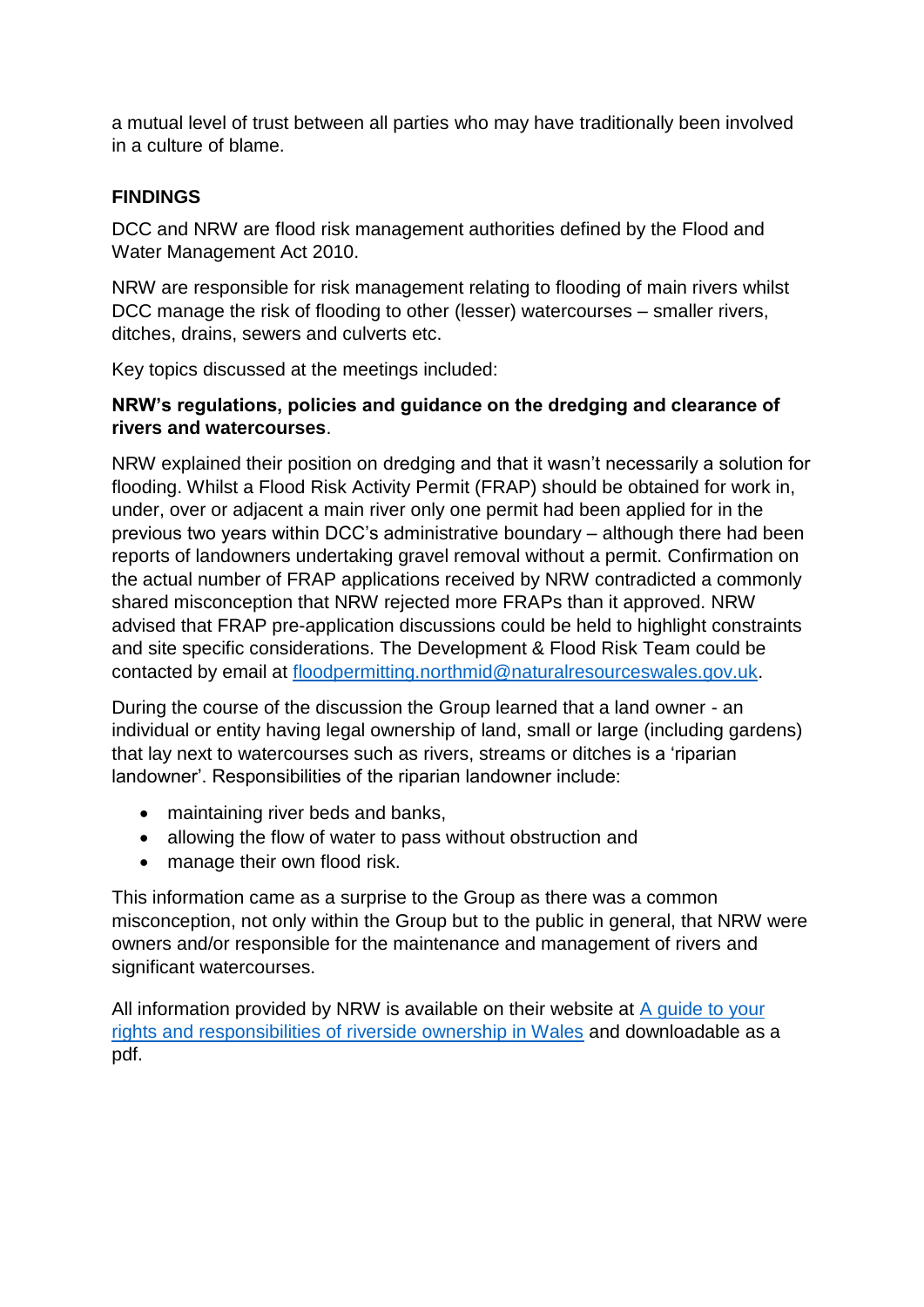#### **Surface water and sewerage flooding**.

DCC in its role as the Highway Authority have duties and powers vested by the Highways Act 1980 to ensure highway drainage is properly managed.

Highway drainage maintenance in urban areas is the Highway Authority's (DCC's) sole responsibility. However, in rural areas verges and grips cut into them to assist drainage from the road surface were the Highway Authority's responsibility. Whilst the roadside ditches, hedges and trees are that of the adjacent land owner.

Whilst there was no obligation for the Highway Authority to clear roadside ditches in rural areas it would do so in the interest of road safety.

There was a need for adjacent landowners to take ownership of their watercourses to increase the capacity of the overflow from ditches.

Flood Risk Assessment Wales Maps (FRAW) had been published and were now available for interested parties' / land owners to access to review their potential flood risk from different sources – river, tidal, small water courses or surface water.

Dŵr Cymru Welsh Water (DCWW) are responsible for the public sewerage system in Denbighshire. DCWW manages 3 different types of sewers:

- I. Separate foul sewer system, which is usually gravity based and drained foul flows only
- II. Combined sewer system that drains foul flows and surface water (the majority of drainage systems on older developments are combined systems); and
- III. Adopted Surface Water System this is a separate drainage system for surface water only (found on newer developments).

Problems with flooding tend to occur when the combined system becomes overloaded by high surface water flows.

The main causes of these blockages tends to be:

- Build-up of grit / silt entering from surface water system;
- Fats, oils and grease (FOG) disposed of via kitchen sinks etc. and
- Non-biodegradable flushing (wet wipes etc.)

DCWW are running a campaign to educate the public on sewer misuse 'Stop the Block' as a preventative course of action in conjunction with planned de-silting maintenance.

#### **Natural Flood Management – the effectiveness of temporary water holding management schemes**.

In 2020 a Natural Flood Management (NFM) feasibility study was undertaken by DCC, Welsh government and Waterco Flood Risk Consultants assessing opportunities for NFM at four sites in Denbighshire.

The sites were located in flood prone areas and within agriculturally managed landscapes, providing a valuable opportunity to gain insights from landowners on the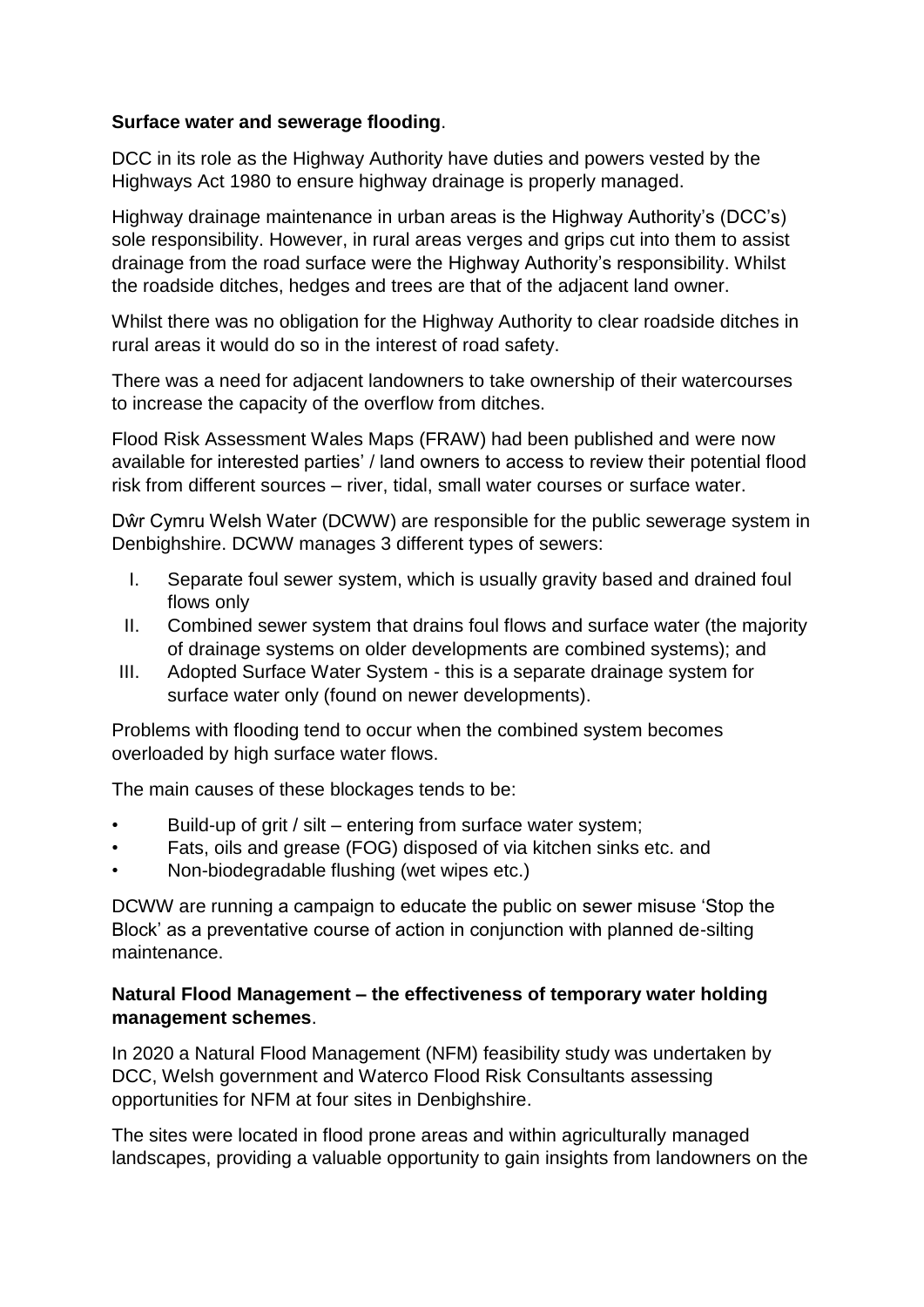'Payment for Public Goods' approach to NFM and gather feedback on issues of compensation, maintenance, liability and responsibility.

The following challenges had been identified:

- Lack of evidence base for NFM, particularly around sustainability
- Limited baseline data flows of rivers and rainfall data etc.
- Persuading and co-ordinating multiple landowners across catchments to engage with the pilot projects
- Potential unclear accountability on scheme maintenance responsibilities going forward (20 or 100 years or more).
- Establishing a payment method for scheme maintenance or compensation to the riparian landowner

The main objective was to reduce flood risk at pilot sites by increased storage in the upper catchments, 'slowing the flow' and debris capture. It was anticipated that other benefits should include:

- Improved biodiversity and ecological benefits.
- Increased community involvement and engagement and
- Water quality improvements.

Lessons Learnt to date included:

- Project design needed to limit reliance on community groups as a means of maintenance or intervention. The key was to make the project sustainable at the outset.
- Initiating early engagement and support of the landowner. Their local knowledge and expertise would generate the best ideas.
- Flexibility with the local programme allowed alteration of a course of action if a better opportunity arose in the catchment.

Important considerations should include that any:

- riparian woodland established was covered contractually by an enforceable maintenance condition that would incorporate successive land owners and
- future recompense for landowners needed to be considered in line with the Single Farm Payment Scheme (due to expire between 2023 and 2025) and the subsequent new payment structure. It would therefore be key that the implications of post-Brexit national policies relating to the rural economy were closely monitored throughout the project's construction and monitoring phases to ensure that they complied with various Governments' policies and visions for rural communities whilst addressing and mitigating the effects of climate change.

Work relating to NFM is still very much in its infancy. It would therefore be sometime before the conclusions, benefits and risks associated with adopting NFM measures were fully understood.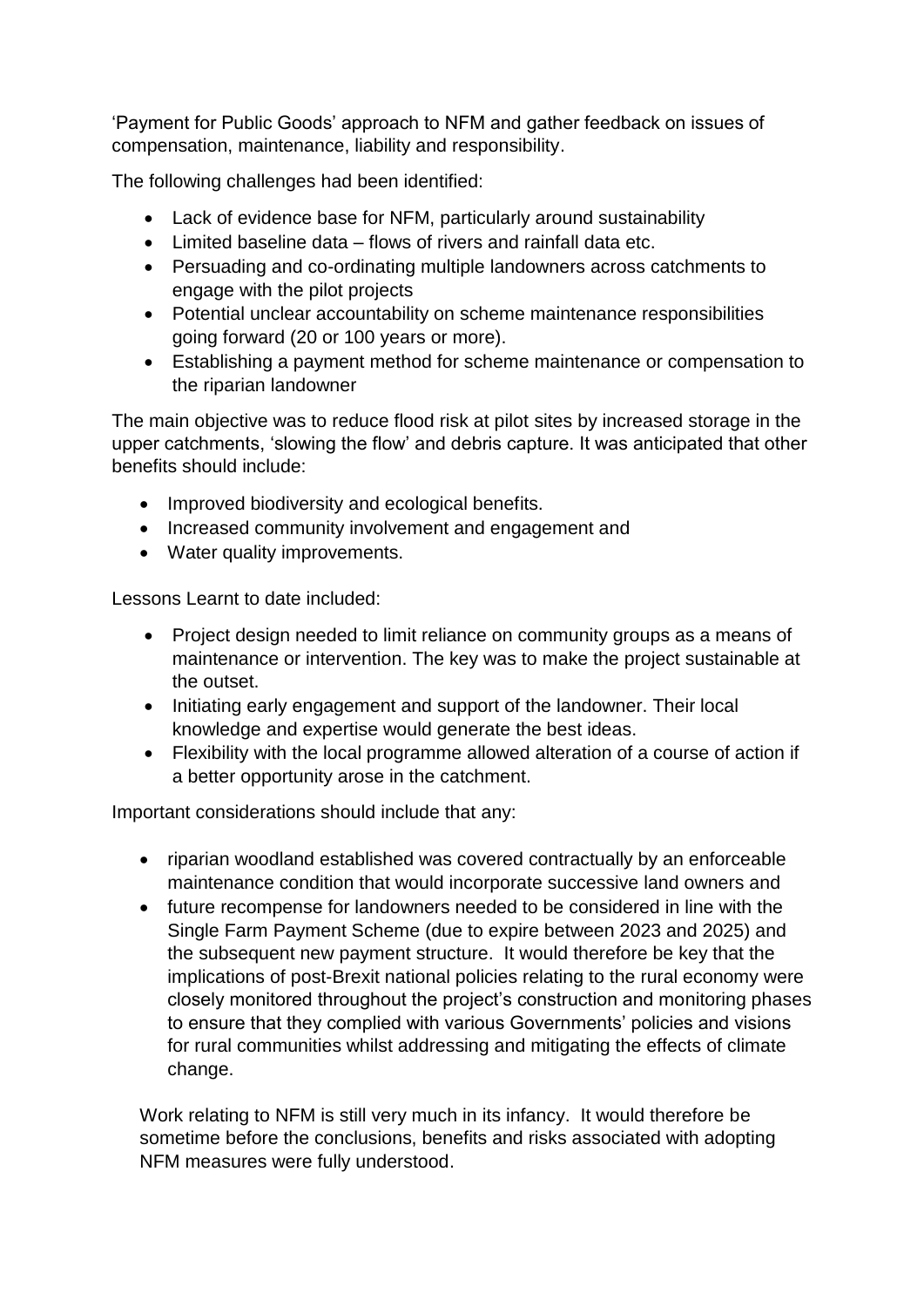### **The Flood Risk Assessment Process Relating to Development Land Designation and Technical Advice Note (TAN) 15**

The Group were given a detailed joint presentation by DCC and NRW on the recent soft release of the latest Technical Advice Note 15 (TAN15), which was updated to improve the resilience to flooding and due to be fully implemented on 1 December 2021.

They provided information on the:

- Flood risk assessments undertaken in relation to identifying and designating land for future development as part of the Local Development Plan (LDP) process.
- Flood risk assessments process relating to industrial, retail and residential planning applications and
- Surface water and drainage assessments undertaken as part of all planning applications.

Since then the Welsh Government had informed local authorities that the implementation date of the new TAN 15 and Flood Map for Planning had been suspended from 1 December 2021 until 1 June 2023. The Minister for Climate Change in her notification letter to local authorities had indicated that Local Planning Authorities (LPAs) should use the 18-month deferment period to consider climate change flood related planning matters, either on a local and/or regional basis, and use the information gathered to inform future flood maps.

#### **Links to guidance**

The new TAN 15 -https://gov.wales/sites/default/files/publications/2021-09/technicaladvice-note-15.pdf

The Flood Map for Planning -https://flood-map-for-planning.naturalresources.wales

The TAN 15 consultation report –

https://gov.wales/sites/default/files/consultations/2021-09/tan-15-consultation-reportand-summary-of-responses.pdf

The Climate Change Allowances for Flood Consequences Assessments 2021 https://gov.wales/sites/default/files/publications/2021-09/climate-change-allowancesand-flood-consequence-assessments\_0.pdf

Sustainable Drainage (SuDS) Statutory Guidance https://gov.wales/sites/default/files/publications/2019-06/statutory-guidance.pdf

#### **Maintenance arrangements for Rhyl Cut and Prestatyn Gutter**

There has been confusion for some time over the ownership and subsequent maintenance responsibility of Rhyl Cut and Prestatyn Gutter watercourses. **Those responsibilities fall to the riparian land owner – the hundreds of properties and parcels of land that abut those watercourse routes.**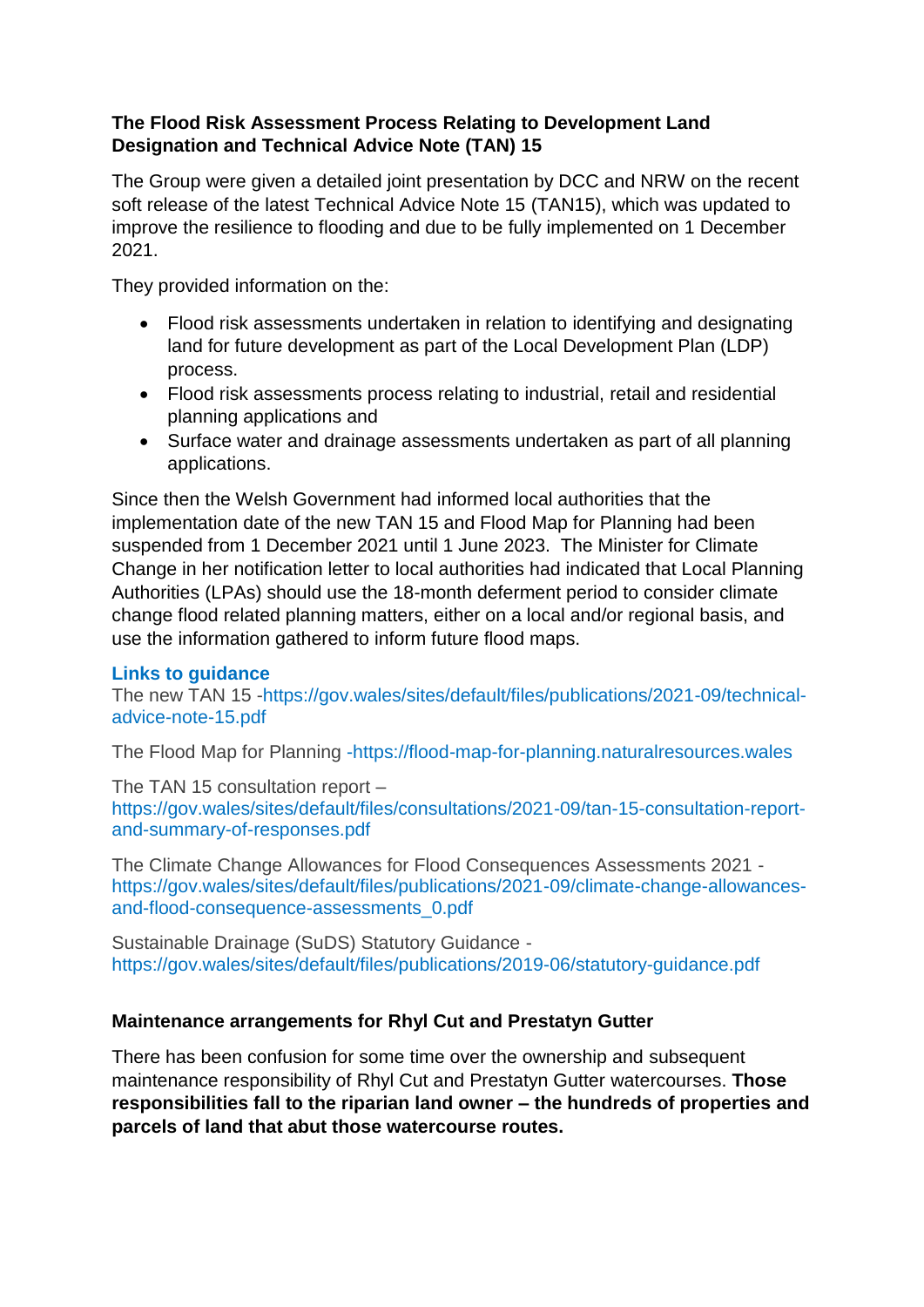NRW confirmed that issues such as the maintenance of property gardens and walls and the need to safeguard debris etc. from entering or falling into the Rhyl Cut and Prestatyn Gutter and causing blockages was a matter for the riparian landowners i.e. individual property owners.

NRW had permissive powers under the Water Resources (1991) Act to undertake work on main rivers to mitigate the risk of flooding. NRW had access points at certain locations along the Cut and Gutter to enable them to gain access to undertake the necessary maintenance work, thus avoiding the need to seek the agreement of multiple riparian landowners in order to undertake essential flood maintenance work.

Natural Resource Wales had worked with Denbighshire County Council and Dŵr Cymru Welsh Water with a view to developing management and maintenance arrangements for the Cut and Gutter.

NRW had produced a draft document setting out the proposed maintenance activities. This would be available in the near future on NRW's website. It would include:

- an overview (setting out the contents of the document and an overview plan)
- details of maintenance responsibilities (including NRW and others)
- Incident reporting and flood risk information
- Riverbed level management (with background on the approach) and
- Maintenance summary sheets for each sub reach (watercourse section).

#### **Review of the Group's progress.**

At their final meeting the Group reviewed the information they had received over the course of the year to respond to the objectives that had been set out initially, which were to:

(i) examine and review the effectiveness of all public flood risk authorities' current communication channels and information sharing practices in relation to flood risk management across Denbighshire

(ii) engage with riparian landowners and tenants to seek their views on how interaction and working relationships between public flood risk management authorities and them can be strengthened in a bid to ensure that all parties understand their individual responsibilities in relation to flood risk management; and

(iii) foster a level of mutual trust between all parties, where advice and support can be easily sought and accessed in order to find practical and workable flood risk maintenance solutions, with a view to reducing the risk of flooding in future by ensuring the unobstructed flow of water through the land under their guardianship

It was apparent that the flood risk management authorities work regularly together, sharing information and practices, but that information did not appear to be shared more widely, among riparian land owners or their representatives. Traditionally land owner representatives would only be involved in discussions with the flood risk authorities under adversarial conditions. More proactive communication with riparian land owners and their representatives going forward needed to be a priority.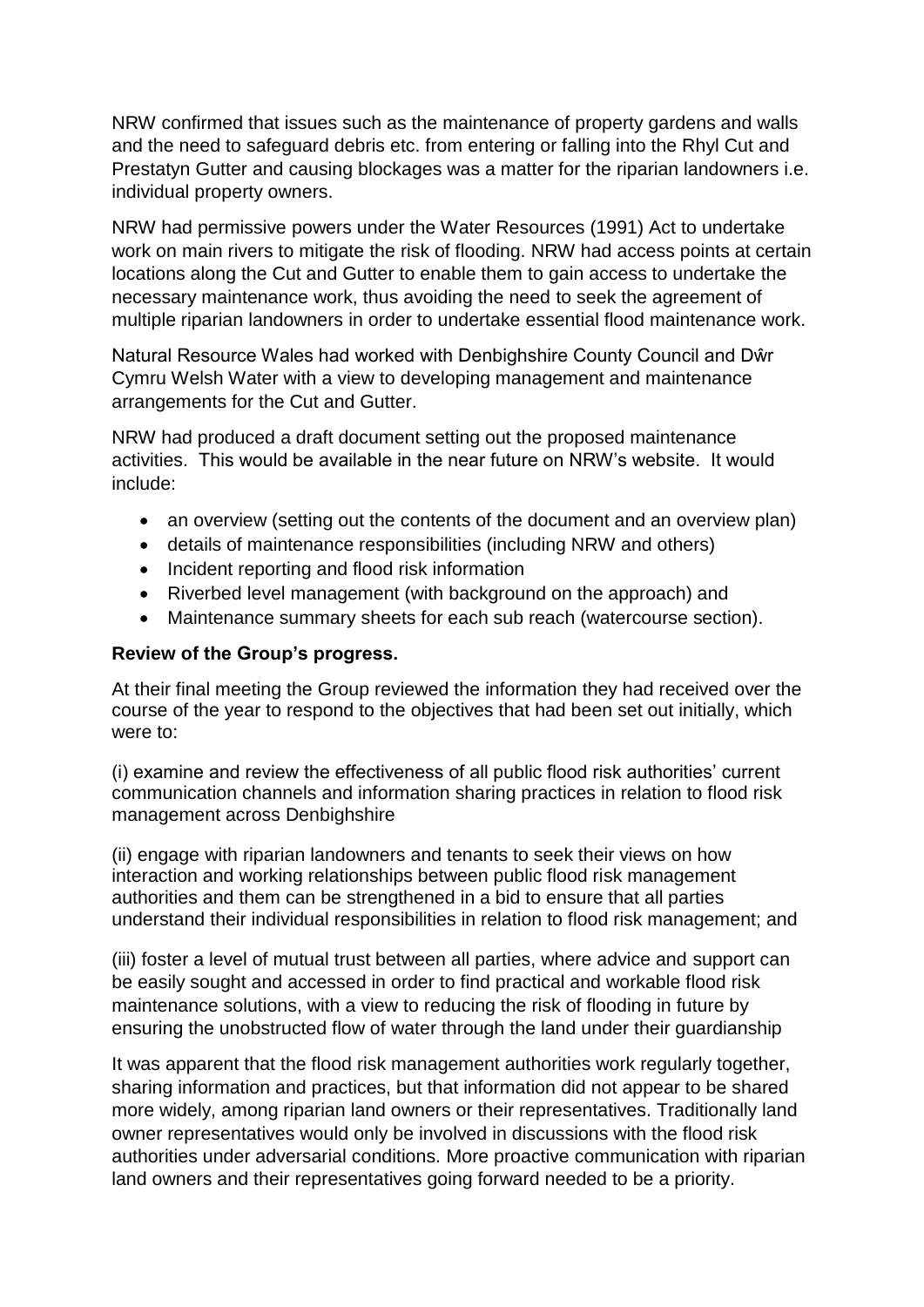The Group reflected that the most surprising outcome of the process was learning about the responsibilities attributed to riparian land owners. The Group questioned:

- I. whether the riparian landowners were aware of their own responsibilities relating to watercourses, and
- II. how this important information could be shared with them?

One of the frequently asked questions from elected members during times of flooding is that of ownership / responsibility of Rhyl Cut and Prestatyn Gutter. The Group discussed the possibility of undertaking Land Registry searches in order to collate ownership details to potentially direct information on flood risk management, however the scale of the number of households involved made that exercise cost prohibitive.

Looking to achieve the Group's objectives going forward the following suggestions were made:

- Continuation of a Flood Risk working group to meet on an annual basis with the 3 flood risk authorities and land owner representatives for an updated position on issues and expectations.
- Land owner representatives to share the riparian land ownership responsibilities with their members and liaise with their members and NRW for help with Flood Risk Activity Permits etc. - e.g. with features in Farming Wales, Farming Connect, Y Tir etc.
- Proposal for circulating generic letters, in partnership with NRW and Dŵr Cymru / Welsh Water, regarding riparian land ownership responsibilities to Rhyl Cut and Prestatyn Gutter adjacent land owners.
- Dedicated contact links for officers from the various flood authorities be circulated.
- Compilation of a dedicated 'Flood' page for DCC's website with links to relevant information on NRW and DC/WW sites.
- the final report presented to Communities Scrutiny Committee, upon approval by the Committee, be translated and circulated to Town, City and Community Councils for inclusion on their websites.
- Consider a press release of the final report (highlighted on DCC's landing page) – potentially a joint release with NRW and DC/WW to maximise impact.

# **CONCLUSIONS**

The roles DCC, NRW and DCWW in flood risk management were distinct but not necessarily understood by the general public. There is a widely held erroneous belief that that NRW or DCC were responsible for the various watercourses and their maintenance.

It was not clear whether riparian land owners were aware of their maintenance and flood risk management responsibilities. A concerted effort was needed to communicate that message.